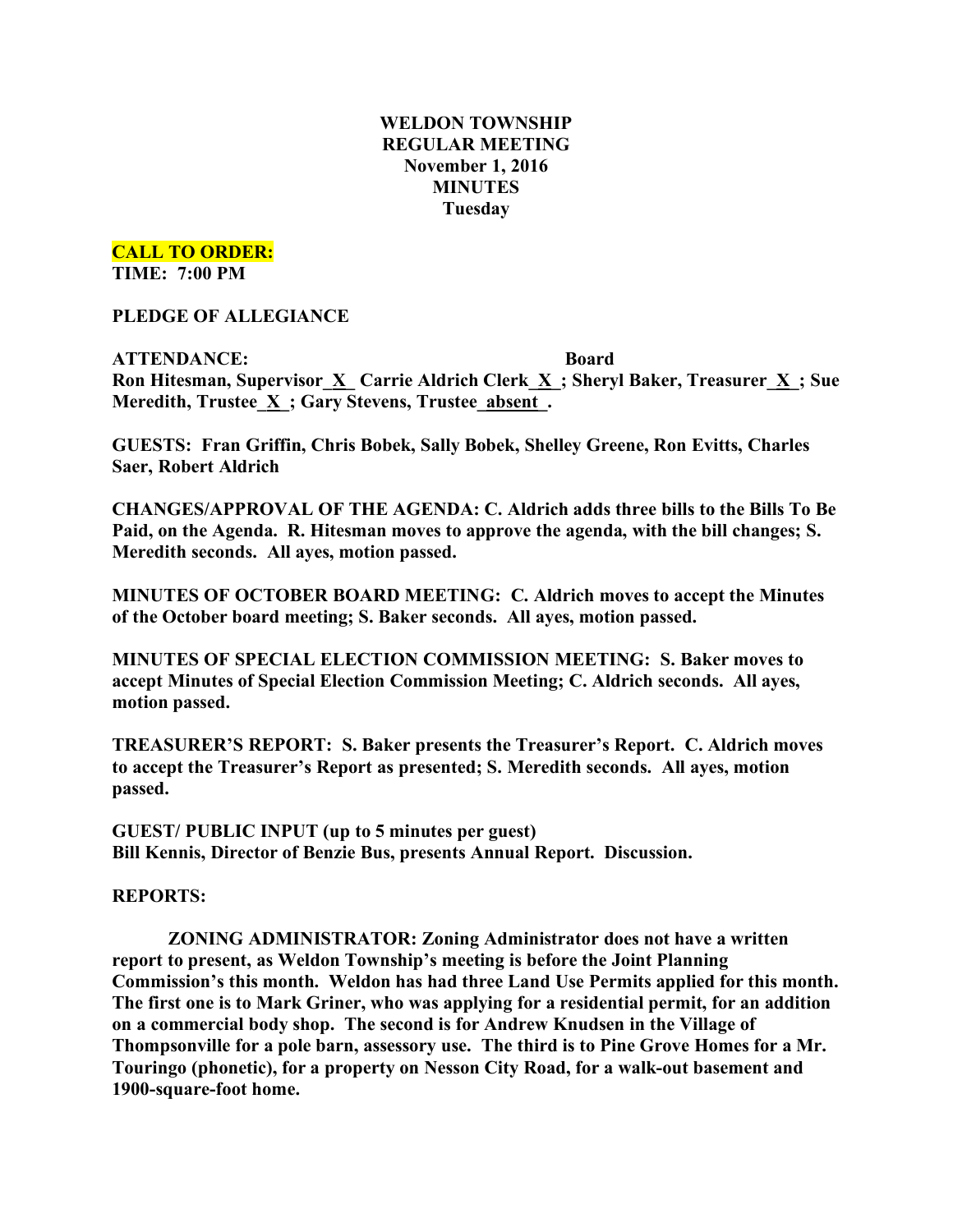**JPC: There is no Joint Planning Commission report, as the meeting will be held the upcoming Thursday.**

**LIQUOR INSPECTOR REPORT: R. Hitesman presents the Liquor Inspection Report.**

**BUDGET: C. Aldrich presents the Budget Report.**

**NUISANCE ABATEMENT REPORT: Chris Bobek presents the Nuisance Abatement Report. There has been improvement on the Old King Road property, and he has received no new complaints. Discussion.**

#### **SUPERVISOR COMMENTS:**

**R. Hitesman suggests having heat tape on roof before the winter. Discussion. He will contact Mr. Lipinski to have that done. An insurance representative, David Meachum, has contacted Mr. Hitesman and would like to give the township a quote on property insurance. Discussion. He will meet with Mr. Meachum this Thursday. Mr. Hitesman discusses that the board may need to consider medical marijuana and how it will affect Weldon Township in the future. Discussion. MTA training at Crystal Mountain was wellattended, with lots of good information. Mr. Hitesman personally thanks Sheryl Baker for everything she has done over the last four years as treasurer. Sheryl Baker says she is very thankful to be ending her time as treasurer, but it has been a pleasure working with the board. It has been an interesting learning experience. No one is running against Sally Bobek for the November General Election, and she will take over November 21st 2016.**

#### **CLERK COMMENTS:**

**C. Aldrich reports on the Ordinance Committee review of the Joint Planning Commission and whether Weldon would want to remain a member of the JPC. Both Tim and Dick Figura attended the review meeting and answered questions regarding cost of leaving the Joint Planning Commission, what the board would have to do to withdraw, and what processes they would need to put into place to go forward.**

# **UNFINISHED BUSINESS:**

**C. Aldrich spoke with the Figura Law Firm. They will send a breakdown clarifying in plainer language the Civil Infraction Ordinance. Discussion. Civil Infraction Ordinance to be discussed next month.**

**C. Aldrich discussed the Transient Activities Ordinance with the Figuras at the Ordinance Review Committee meeting. The Figuras felt that a business operating in its normal course of business would not need a transient activities permit, including weddings and festivals conducted by that business. However, an event operated by individuals not associated with that business, yet on the business site, would need to apply for a transient activities permit.**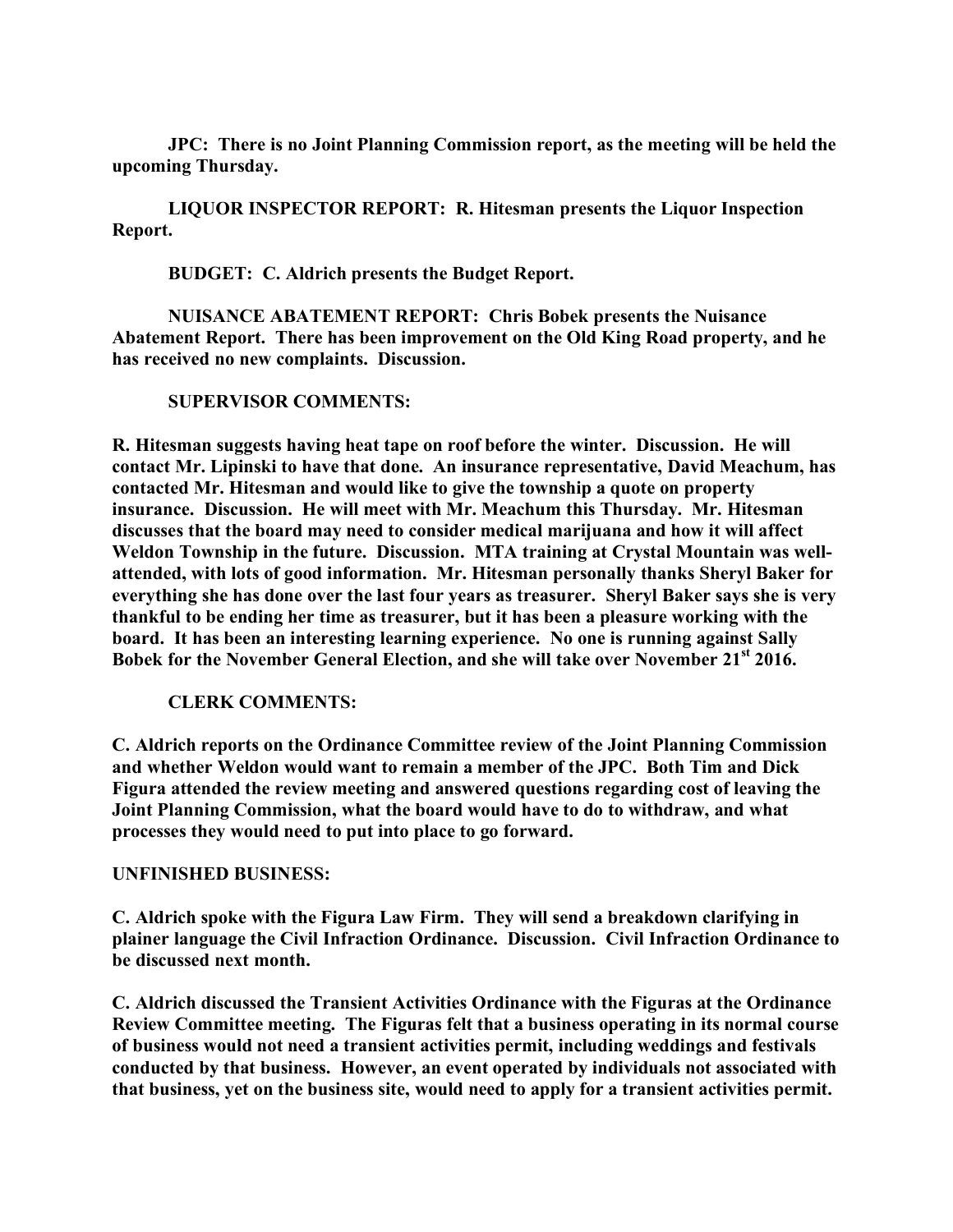**An event conducted by a business, beyond their usual business plan, would need to apply for a transient activities permit.**

#### **NEW BUSINESS:**

**R. Hitesman presents an application for a firework permit by Crystal Mountain, for December 31, 2016. R. Hitesman moves to approve the application; S. Baker seconds. All ayes, motion passed.**

**S. Meredith presents a request for a Land Division Split, from Craig Meredith. Discussion of whether Weldon Township will continue handling land division splits. Discussion regarding the land division split presented by Dave Cauldon and George Beneshik (phonetic). R. Hitesman will meet with Assessor Carol Merrill to discuss who will do property splits in the future.**

**S. Meredith asks if we should have an exit audit of the tax account, as we will be getting a new treasure. This will protect the current treasurer and the new treasurer, moving forward, if there are any problems. R. Hitesman moves the township contact Baird, Cotter & Bishop to do an audit on the tax account, as there is a turnover of treasurers; C. Aldrich seconds. All ayes, motion passed. Discussion of swearing in of election officials after the November 8 2016 General Election. Discussion of oath requirements for the Joint Planning Commission.**

### **CURRENT BILLS:**

| <b>Cherryland Electric Co-Op</b>                | 58.36   |
|-------------------------------------------------|---------|
| <b>David Kane, Monthly Website Maintenance</b>  | 60.00   |
| <b>Chris Bobek, Nuisance Abatement Officer</b>  | 200.00  |
| <b>Craig Meredith, Day Use Park Maintenance</b> | 150.00  |
| <b>Craig Meredith, Township Lawn Care</b>       | 50.00   |
| <b>AFLAC</b>                                    | 286.05  |
| Acentek                                         | 217.01  |
| <b>Carol Merrill, Assessor</b>                  | 1120.00 |
| <b>Board Salaries</b>                           | 2105.69 |
| TOTAL                                           | 4247.11 |

**C. Aldrich moves to pay the bills; R. Hitesman seconds. All ayes, motion passed.**

# **CORRESPONDENCE:**

**Northwest Continuum of Care, Invitation to attend Pledge to End Veteran Homelessness, by Michigan State Housing Development Authority and Michigan Veterans Affairs Agency**

**Betsie Valley District Library Operating Statement**

**Networks Northwest, Benzie County Master Plan**